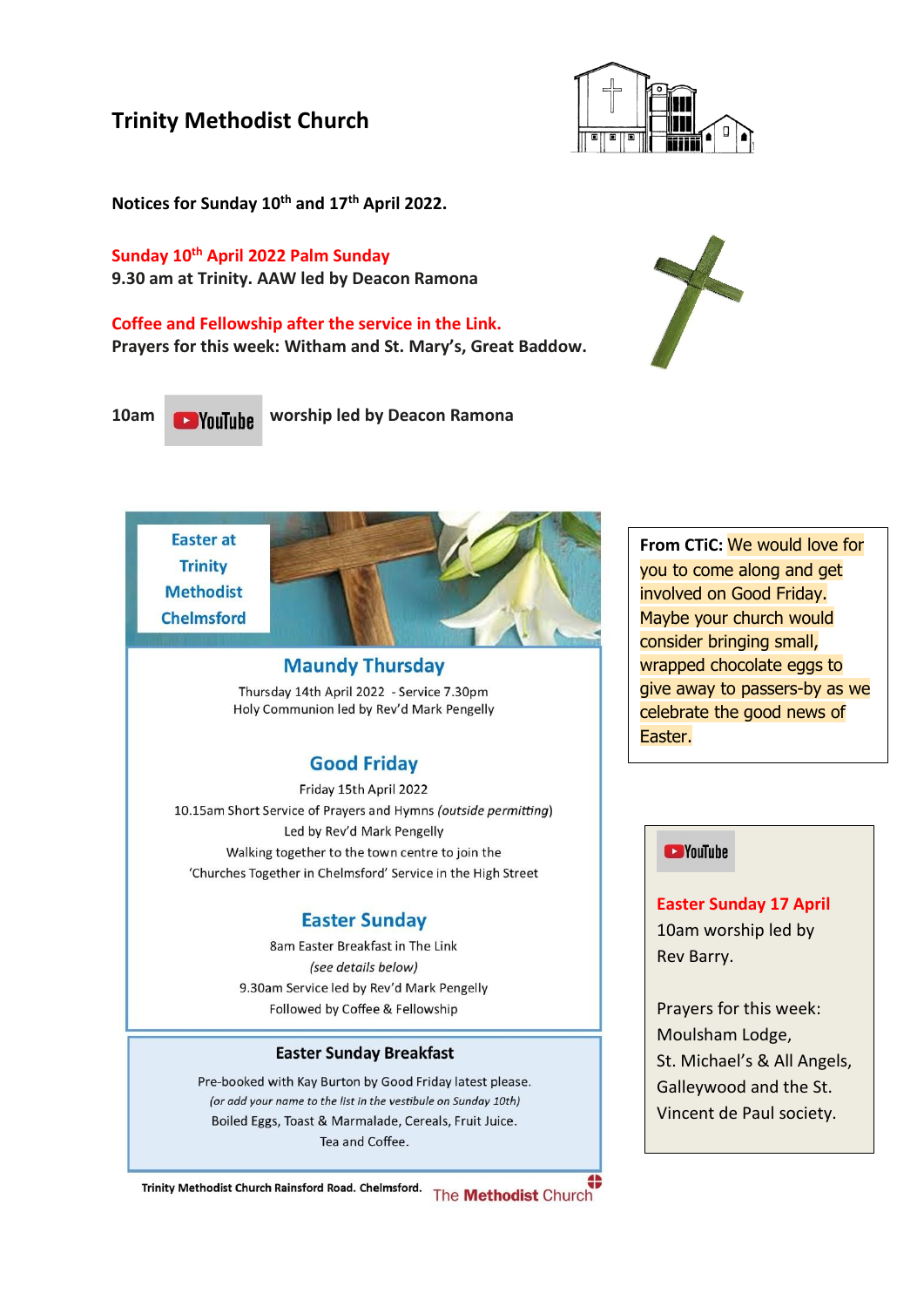# **Trinity Methodist Church**



**Decorating the Easter Cross.**

**On Easter Sunday we would like to decorate our cross with fresh flowers. So, if you are able to bring one or two from your garden, you will be invited to bring them to the front of the church during the service so that you can place them on the cross. If you would like to bring flowers but would prefer them to be put on the cross for you, we will be going up and down the aisle to collect them and place them on your behalf.** 

#### **An Easter Message from Rev Mark.**



### **Questing for the Lost**

One of my earliest Easter memories was being taken to a small apple orchard that was on the outskirts of the village I grew up in on a beautiful Spring morning and being invited to join in an Easter egg hunt. I seem to think it only happened as a one-off and can't think at all who might have organised such a thing, but I do remember it being a time of great excitement!

Whenever I think of that it draws my mind to the fact that the Gospel accounts of Easter morning nearly all involve making an amazing discovery in the light of Jesus being crucified three days earlier. I see that in Mary, searching for the body of Jesus and encountering who she thinks is the gardener; I see it with the two on the Emmaus Road searching for any meaningful explanation for what had happened to 'the one they hoped was the Messiah'; and I see it in the realisation of Thomas that his rational doubts were miraculously driven out. In all these situations of searching the risen Lord Jesus is discovered. An Easter egg hunt is a great reminder of that!

The violence of our world, so prominent for us at the moment, leaves us in no doubt that humanity does not have the capacity to save itself. That illusion is shattered throughout history, despite our 'advancements'. This Easter you, like me, will probably be full of doubts and concerns about where the future might be taking us. That aligns us with the first followers of Christ. They too were shattered by what happened to Jesus; their world was falling apart. The miracle of the resurrection is surely to be found in the transformation that those disillusioned followers spoke of. The Miracle of the resurrection for us is surely still to be found in the fact that the risen Jesus continues to bring hope in the face of adversity, life in the face of death.

The Lord is Risen, Risen Indeed! Easter blessings and peace, Mark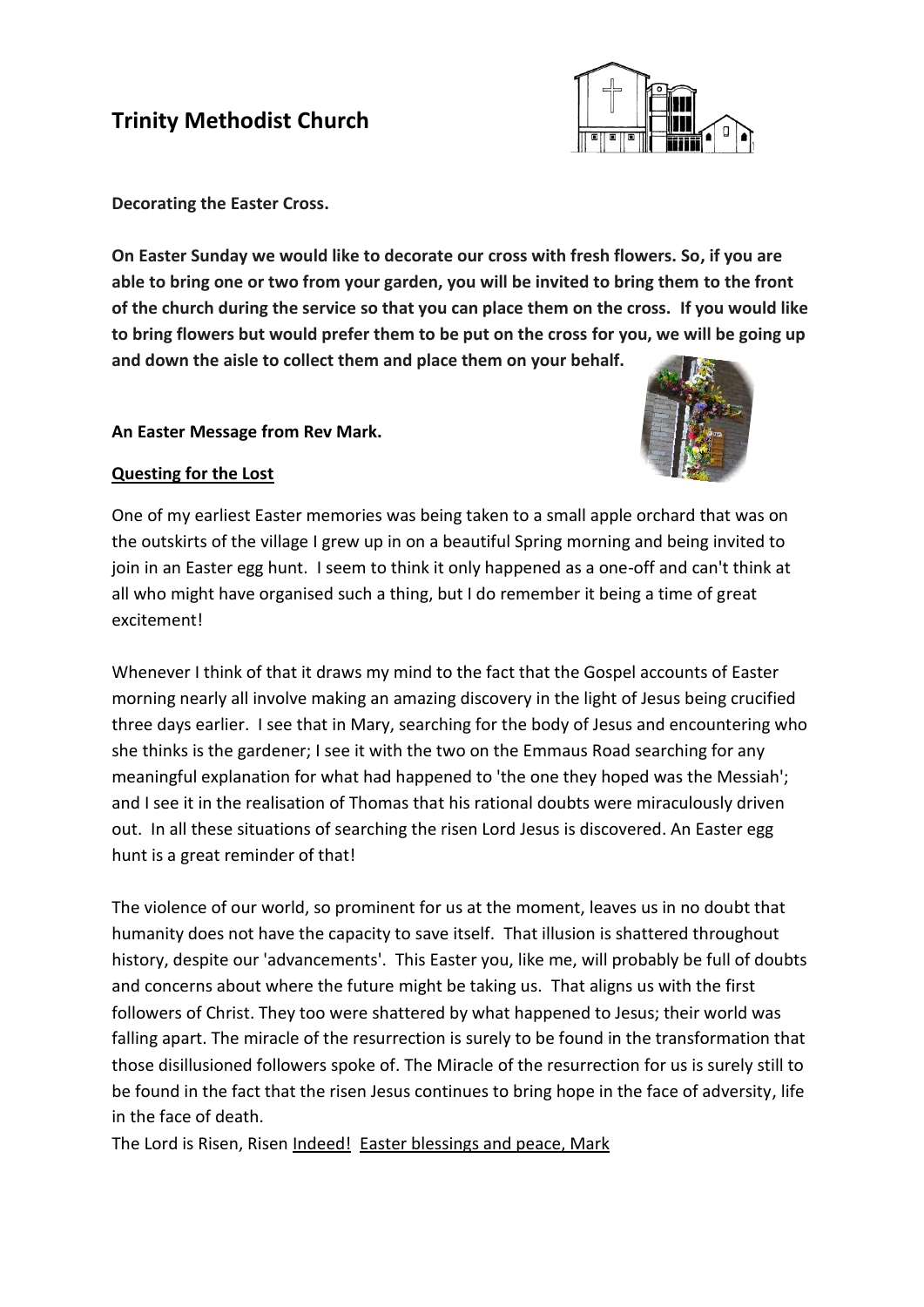

## **Eddie Cassels**

**We were saddened to hear of the recent death of Eddie, a member of Trinity for many years.**

**A Celebration for the Life of Eddie will be held at Trinity on Tuesday 19 April at 2pm following a private committal at the crematorium.**

**Please remember Janet and family in your prayers.**

# Dates for your diary:

**Tuesday 12 April Lent Study 7.30-9 on zoom.**

**Thursday 14 April 2pm Tea @ Two**

**Friday 15 April 10am Coffee and Friends in the Link.**

**Monday 18 April 10.30am Easter Monday Ramble (details below.)**

**Tuesday 19 April 2pm A Celebration for the Life of Eddie Cassels.**

**The next Singles Lunch is on Sunday 24 April hosted by Ian and Barbara Armstrong. Please let them know by Wednesday 20 April if you would like to attend – 01245 251893.**



### **Easter Offering 2022**

This is our opportunity to contribute to the World Mission Fund of the Methodist Church. The Easter Offering theme for this year is "Tell Her Story, Tell Our Story".

Your generosity will provide the necessary resources so that God's Love may be shared in practical ways throughout the world. The envelopes can be returned in the collection on either Easter Sunday  $17<sup>th</sup>$  April or on the following Sunday the 24<sup>th</sup>April.

The Service of Dedication will be held on Sunday  $15<sup>th</sup>$  May – 4.00 p.m. at Maldon Methodist Church. This is a Circuit Service and all are welcome.